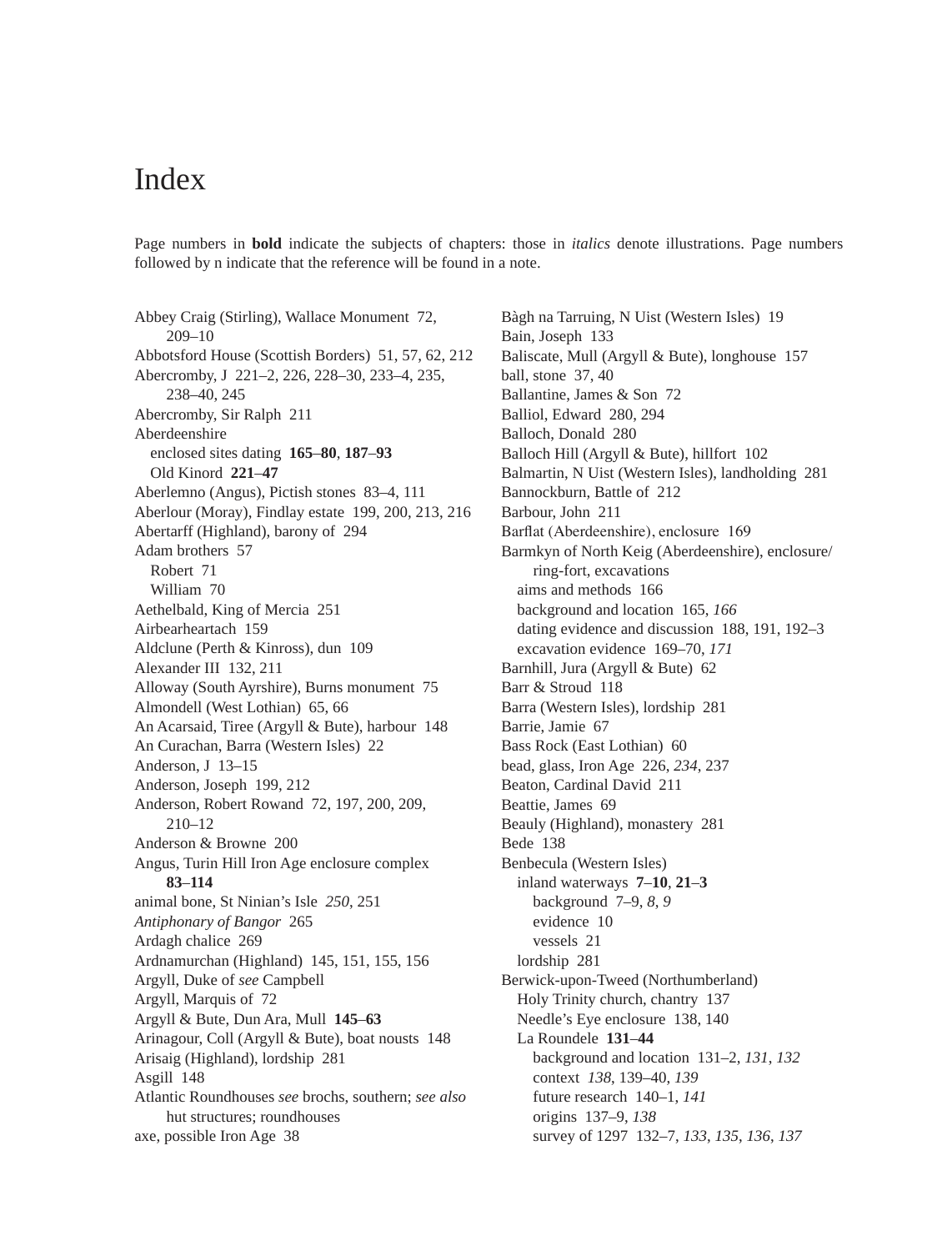Biggar (South Lanarkshire), medieval brass vessel 199 Bigton (Shetland), ogham inscription 253 Billings, Robert 73, 199 *birlinn* 21 Birnie (Moray), roundhouses 223 Black Spout (Perth & Kinross), dun 109 Blackadder, Revd John 60 Blackie, John Stuart 206, 213 Blaeu, J, map by 9, 10, 21 Blind Hary (Harry) 65–6, 211 Blyth, Edward 203 Board of Manufactures 199, 209, 210, 211 boat burials, Norse 145, 157 boat-hauls 11, 17, 18, 22 boats Norse 147, 148, 156 Western Isles 21–2 Boisdale 15 Boisdale, S Uist (Western Isles), land ownership 21, 281 *bolstaðr* place-names 158 book production, medieval 269, 270, 271 Bornais, S Uist (Western Isles), Norse settlement 145, 157, 244 Boss, W G 212 Bothwell Castle (South Lanarkshire) 138 Bow Castle (Scottish Borders), broch *138*, 139, 140 bowls, silver *250*, 251 Bressay (Shetland) ogham inscription 252–4 sculpture 270 bridges, Tweed 65, *65*, 76 Brittonic (Pictish) 251, 252, 253, 254, 263–4, 270 brochs, southern 27–8, 42–3, 46, 138–40, *138*, *139*; *see also* Berwick-upon-Tweed, La Roundele; Torwood Broch Brodie, T Dawson 212 brooches *250*, 251 Brough of Birsay (Orkney), boat-landing 151 Brown Caterthun (Angus), hillfort *103*, 104, 110 Brown, J S 77n14 Brown, John 200 Brown, John Taylor 212 Broxmouth (East Lothian), hillfort 101, 102 Bruce, Sir William 70 Bryce, David 204 Buchan, 11th Earl of *see* Erskine, David Steuart Buchanan, George 60, 211 burials Iron Age, Waulkmill 224–5, 226, 241, 243 early medieval

burials (*cont*) Holm Park **115**–**29** Montfode 125 Norse 145, 147–8, 157, 158 Burl, Harry Aubrey Woodruff, obituary **1**–**5** early life 1–2 publications 2–5 stone circles, work on 2–3, 4 Burn, William 70, 75 burnisher, stone 36, 40 Burns, Robert 59, 62, 64, 67, 72, 75 Burns monument 75 Burton, John Hill 200 Bute, Marquess of *see* Crichton-Stuart, John Cairn na Burgh Mor, Treshnish (Argyll & Bute), castle 159 Cairnmore (Aberdeenshire), fort 193 Caisteal Bheagram, S Uist (Western Isles) 11–13 Caisteal nan Gillean, Oronsay (Argyll & Bute), shell midden 126 Caisteal Ormacleit, S Uist (Western Isles) 13 Caledonia 211 Caledonian Hotel 212 Callander, J Graham 124, 125 Campbell, John, Duke of Argyll 211 canals 21, 55, 148, 154–5; *see also* inland waterways Canna (Highland), lordship 281 Carfrae, Robert 212 Carlow County Museum (Co Carlow), drinking horn 269 Carlyle, Thomas 209 Carmichael, Alexander 22 Carnegie, Andrew 72 carved stones *see* cup and ring-marked stones; rock art; sculpture Castle Camus, Skye (Highland), buildings, materials and radiocarbon analysis **277**–**301** background and location 277–8, *278* discussion 291–8, *292*, *293*, *295*, *296* methodology 282–3 previous evidence 278–82, *282* results 283–91, *284–5*, *286–7*, *288* Castle Law (Perth & Kinross), hillfort 104–5, *106*, 110 Castlehill Wood (Stirling), dun 42, 44 Ceann a' Mhara, Tiree (Argyll & Bute), Norse harbour 148 Ceann an Tairbeirt, S Uist (Western Isles) 10 cemeteries Iron Age 224–5, 226, 241, 243 early medieval 125–6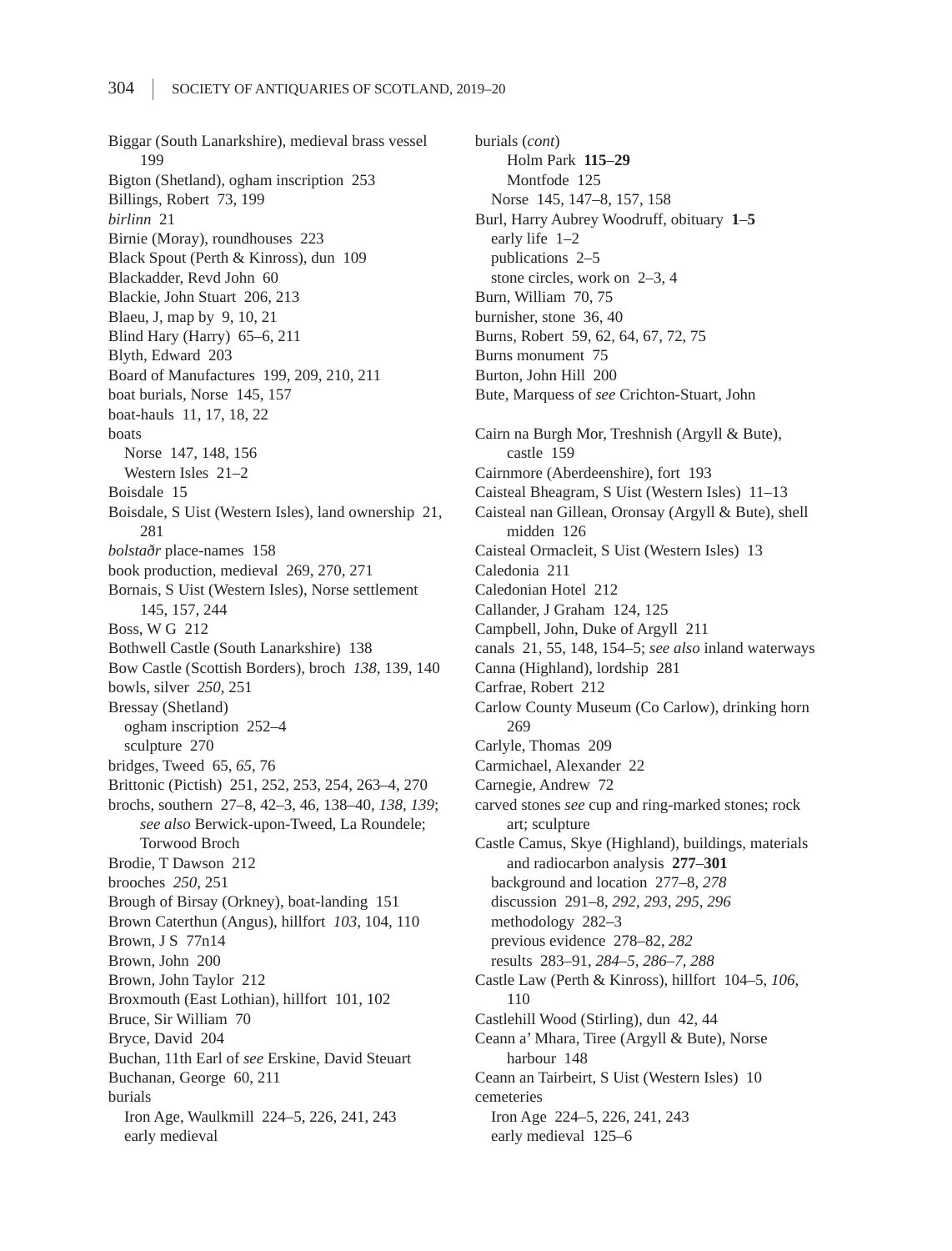cemeteries (*cont*) ate medieval–modern, Hebridean *296 see also* Holm Park Chambers, Robert 72 Chambers, William 204 charcoal analysis, Castle Camus 283, 289 Chester (Cheshire), elliptical building 139 Childe, V Gordon 126 Christison, David 212 Cille-Bhride, S Uist (Western Isles) *20*, 21 Cille Pheadair, S Uist (Western Isles) 145, 155 *Clann Ùisdean* 279 Clanranald *see* MacRuari Clatchard Craig (Fife), fort 192 Cloyne (Co Cork), cross 269 Cluny abbey (France) 210 Cnoc Cailliche (Aberdeenshire), hillfort, excavations aims and methods 166 background and location 165, *166* dating evidence and discussion 188–9, 191, 193 excavation evidence 175–80, *177*, *178*, *179*, *180* cobble tools 37, 39 Cochrane, Thomas 211 coin hoard, Fortrose 199 *coit* 22 Coldoch (Stirling), broch 40–1, 42, 43 Coll (Argyll & Bute) boat nousts 148, 151 Norse presence 158 sea levels 155 *Colmcille* 22 Colonsay (Argyll & Bute), Norse presence 158 Columba, St 212, 278 combs, Norse 147, 157 Cooper, Charles 213 copper mining, Roman Iron Age 140 coracles 22 Corbridge (Northumberland) 140 Coutts, Douglas 249 Covenanter memorials 60, 61 Craig Phadrig (Highland), hillfort 108, 191–2 Craigellachie (Moray) 200 crannogs, Loch Kinord 224 Crathie Point (Aberdeenshire), promontory fort, excavations aims and methods 166 background and location 165, *166* dating evidence and discussion 188, 191, 193 excavation evidence 167–8, *167*, *168* Crichton-Stuart, John, 3rd Marquess of Bute 200, 210, 212 Croftmoraig (Perth & Kinross), stone cicle 245

cross-slabs 224, 254, 258, *258*, 262 Crossapol, Mull (Argyll & Bute), place-name 158 Crotach MacGille Gorm 281 Culduthel (Highland), roundhouses 223 Culloden, Battle of 59, 62 Cullykhan (Aberdeenshire), fort 191 Cults Loch (Dumfries & Galloway), hillfort 102 Cunningham, John 290 Cunningsburgh (Shetland), ogham inscriptions 252–3 cup and ring-marked stones Torwood 27, *31*, 38, 39, 43–4, 47 Turin Hill 111 currachs 21, 22 Cuthbert, St 138 Dalmeny House (Edinburgh) 70 Dalrymple, Sir David, Lord Hailes 56 Danebury (Hampshire), hillfort 108 darkness, in Iron Age ritual 43–4, 47 David I 57, 211, 212 Deerhurst (Gloucestershire), inscription 266 Derile 254 Derrynaflan patten 269 Dettingen, Battle of 59 Devil's Causeway 140 Dickson, Thomas 212 Dig Mhòr, N Uist (Western Isles) 17, 22 Dingwall Castle (Highland) 280 Dinorben (Conwy), hillfort 108 Dirleton Castle (East Lothian) 138 *donjons* 138 Doon Hill (East Lothian), hillfort 110 Douglas, Archibald, 5th Earl of Angus 211 Douglas, Gawain 211 Douglas, Lord James 211 Douglas, Sir W Fettes 212 Douglas Castle (South Lanarkshire) 57 Doune of Relugas (Moray), hillfort, excavations aims and methods 166 background and location 165, *166* dating evidence and discussion 189, *190*, 191–2, 193 excavation evidence 180–3, *181–2* Driomore, S Uist (Western Isles), longhouse 157 Dryburgh Abbey (Scottish Borders), political landscape **51**–**81** architectural context 56–7 background 51–6, *53*, *54* landscape monuments 57–60, *58* landscapes, heroes and politics 60–2, *62* nationalism 73–4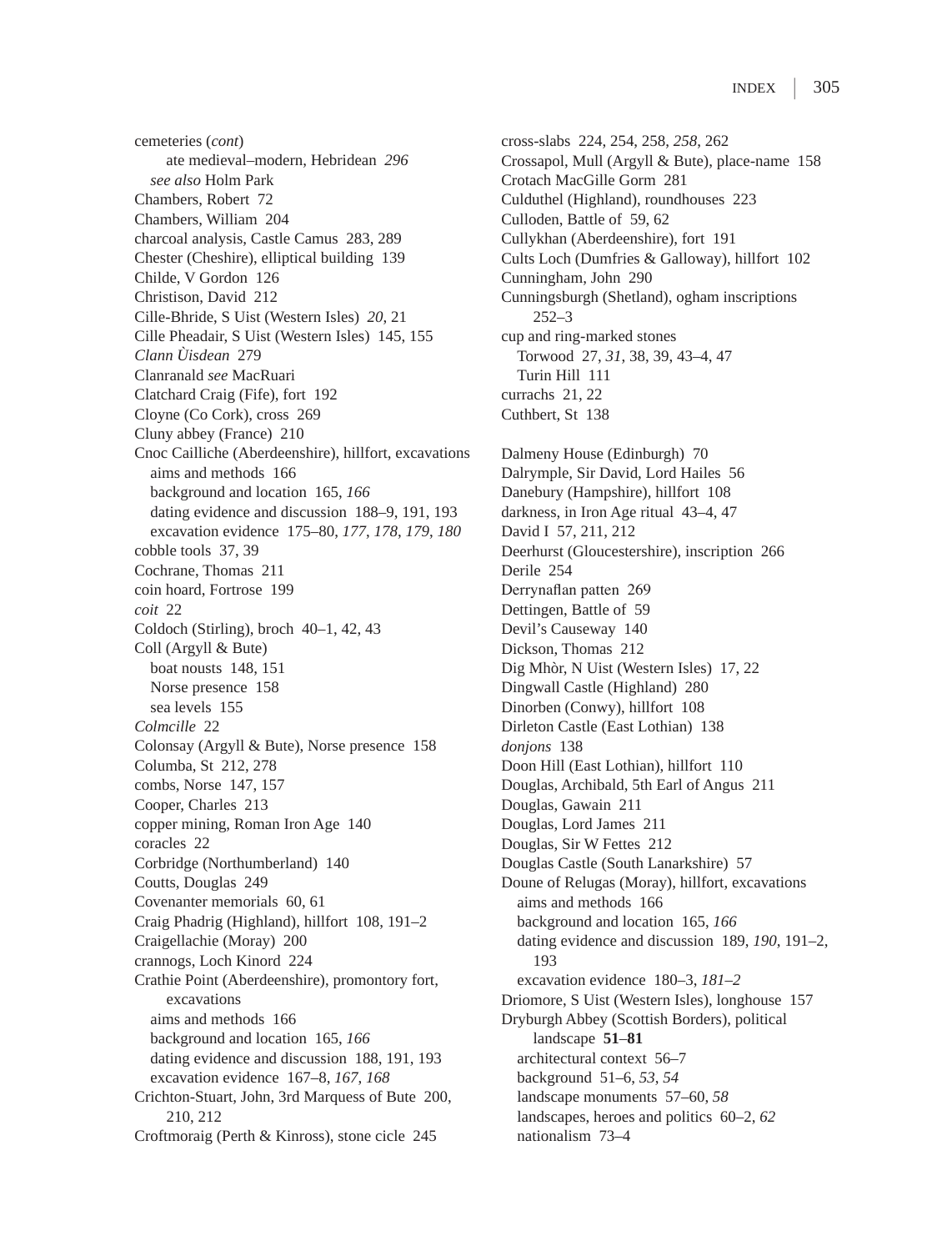Dryburgh Abbey (*cont*) reflections on 74–6 Temple of Caledonian Fame 200, 209 Temple of the Muses and bridges 62–5, *63*, *65* Wallace statue 65–72, *66* Dumfries House (Dumfries & Galloway), monument 59 Dun Ara, Mull (Argyll & Bute), Norse harbour **145**–**63** background 145–9, *146* context and discussion 156–60, *157* evidence 149–56, *149*, *150*, *151–3*, *154*, *155* Dùn Mor Vaul, Tiree (Argyll & Bute), harbour 147–8 Dùn na Gall, Tiree (Argyll & Bute), harbour 148 Dùn Raghaill, S Uist (Western Isles) 13, *13 Dun Scathaich*, Skye (Highland) 280, 282, 298 *Dun Thorovaig* 297 Dunadd (Argyll & Bute) location 111 pebble 259, *260*, 263 Dunaújváros (Hungary), inscription 263–4 Dunbar, William 211 Duncan, Adam, Admiral 211 Dundas, Henry, Lord Melville 57, 69 Dundas, Col Joseph 27, 31 Dundee Law (Dundee), hillfort 102 Dundurn (Perth & Kinross), fort 192 Dunn, James Bow 206, 213 Dunn and Findlay 199, 213 Dunnideer (Aberdeenshire), hillfort 108, 190 duns classification 28, 42 Dun Ara 150, 156, 158–9, 160 *see also* Rob's Reed Fort; Turin Hill Duns, Professor 212 Durn Hill (Aberdeenshire), hillfort compared 102 excavations aims and methods 166 background and location 165, *166* dating evidence and discussion 187–90, 193 excavation evidence 168, *169*, *170* dye extraction sites 123, 125 East Coldoch (Stirling), enclosure 44 Easter Moss (Stirling), souterrain 44 Edgar, Revd William 117, 124 Edinburgh Allermuir 210 Blackfriars Wynd 204 Caledonian Hotel 212 Calton Hill, monuments 62, 68, 72, 209

Edinburgh (*cont*) Castle, war memorial 213 26–30 Cockburn Street 204 College of Art 212 Dean Path Buildings 206 Dean Village 203; *see also* Well Court Donaldson's Hospital 73 Holyrood 62, 212 Lauriston Fire Station 212 42 Lothian Street 200 Mercat Cross 207 Millburn Tower 56 Morningside Asylum 199 National Museum of Scotland 126, 209 National Portrait Gallery 72, 199, 200, *208*, 209–12, 213, 216 New Town 59 Old Calton Cemetery 76n3 Parliament House 69 Prestonfield House 61 Princes Street Gardens 72 Ramsay Gardens 207 Riddle's Court 207 3 Rothesay Terrace 200–3, *201*, *202*, 206–7, 212 Royal Institution (Royal Scottish Academy) 199 Rutland Square 199, 202 St Giles Cathedral 69–70, 72, 200 St James's Episcopal Church 211 St Mary's Episcopal Cathedral 210 St Mary's Street 204 *Scotsman* building *198*, 199, 212–16, *214–15* Sick Children's Hospital 199, 218n60 Tron Kirk 205 University 210 Well Court 203–9, *205*, *207*, 216 Edinburgh City, John Ritchie Findlay **197**–**220** Edinburgh International Exhibition 207–9 Edinburgh Philosophical Institution 199 Edin's Hall broch (Scottish Borders) 131, *138*, 139, 140 Edinvillie (Moray) 200 Ednam (Scottish Borders), obelisk 64 Edward I 132–3 Eigg (Highland) lordship 281 Norse harbours 147, 148, 151, 156 Eildon Hill (Scottish Borders), hillfort 102, 103, 110 Eilean Dubh an Tairbeirt, S Uist (Western Isles) 10 Eilean Tioram (Highland) 280 Ellisland Farm (Dumfries & Galloway) 76n11 enclosed sites in north-east Scotland, dating evidence **165**–**96**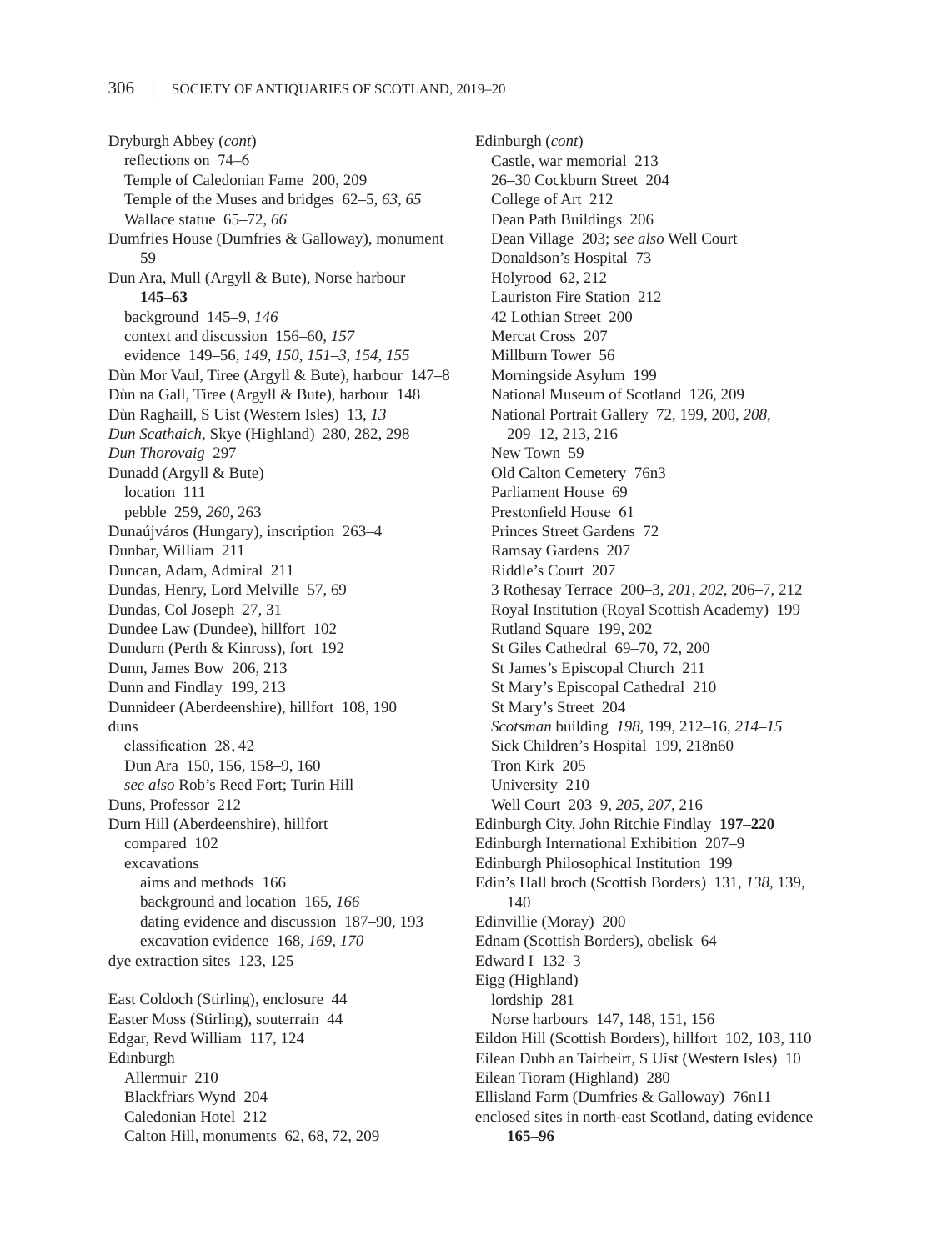enclosure, Iron Age *see* Turin Hill Erray, Mull (Argyll & Bute) 159 Erskine, David Steuart, 11th Earl of Buchan (1742–1829) *52* biographical details 53–6 Dryburgh's political landscape **51**–**81** architectural context 56–7 landscape monuments 57–60, *58* landscapes, heroes and politics 60–2, *62* nationalism 73–4 Temple of Caledonian Fame 71, 72, 209 Temple of the Muses and bridges 62–5, *63*, *65*, 200 Wallace statue 65–72, *66* portraits and busts 72–3, 200, 209 reflections on 74–5 Erskine, Henry 65 Erskine, Margaret (nèe Fraser), Countess of Buchan 66 Exeter (Devon), inscription 268 Fairy Knowe, Buchlyvie (Stirling), broch architecture 43, 45 dating 42 excavation 28 finds 35, 36, 37, 40–1, 46 fire 44 Falkirk, Torwood Broch **25**–**50** Fèithe a' Choite, S Uist (Western Isles) 13, *13*, 22 Fetlar (Shetland), place-name 252 Fife, Earl of 217n5 Finavon (Angus), hillfort *107*, 108, 109 Findlay, Dora 203 Findlay, Florence 203 Findlay, Hannah 203 Findlay, James Leslie 206, 213 Findlay, Jane 200 Findlay, John Ritchie (1824–98), patron and philanthropist **197**–**220** background 197–200 house at Rothesay Terrace 200–3, *201*, *202* National Portrait Gallery 72, *208*, 209–12 *Scotsman* building 212–16, *214–15* Well Court 203–9, *205*, *207* fire, deliberate, Iron Age 44–5 Fletcher, Andrew 56 flint Mesolithic Ballantrae area 117 Holm Park 123–4 prehistoric, Torwood Broch 38, 40 not dated, Aberlour 199

folly, Knock of Alves 183 Forbes, Anna 73 Forteath family 183 Forteviot (Perth & Kinross) 111 Fortriu 271 Fortrose (Highland), coin hoard 199 Fountains Abbey (North Yorkshire) 57 Frachadill, Mull (Argyll & Bute), place-name 158 Franklin, Benjamin 55 Fraser, Margaret 66 Fraser, Sir Simon 66 Frederick, Prince, Duke of York and Albany 183 French, Eric 116, 117–22, 124, 125 French, James Weir 118, 124, 126 Galashiels Bridge (Scottish Borders) 77n14 Galson, Lewis (Western Isles), cemetery 126 gaming counter, stone 37, 39, 40, 41 gardens/garden features, Torwood Castle 27; *see also* Dryburgh Abbey garderobe, Castle Camus 283 Garleffin standing stones (South Ayrshire) 117, 118 Gattonside Bridge (Scottish Borders) 77n14 Gaulcross (Aberdeenshire), Pictish hoard 166 Geddes, Patrick 207 Geddie, John 209 Gerrald, Joseph 76n3 Gillegerre, N Uist (Western Isles) 281 Gilli, Earl 158 Gilligride mac Fhionghuin 159 Gladstone, W E 199, 207, 213 Glasgow, Kelvingrove Museum 117 Glasgow Archaeological Society 126 Glenconner, Lord 75 Glenelg (Highland) drove roads 278, *278* lordship 279, 294, 298 woodlands 294, 297 Glenfinnan monument (Highland) 59 Glenkeen (Co Tipperary), Bearnán Chúláin 269 Goudie, Gilbert 212 Gowan, Charles/William 76n4 Gray, A F 117, 124–5 Greddock (South Ayrshire), flint 117, 124 Green Cairn (Aberdeenshire), fort 191 Greenland, Norse harbours 147, 155 Greenmount (Co Louth), inscription 268 Griminish (Western Isles), landholding 281 Hamilton, Thomas 75 hammer, post-medieval 38, 39 hammer/pounder, Iron Age 226, 233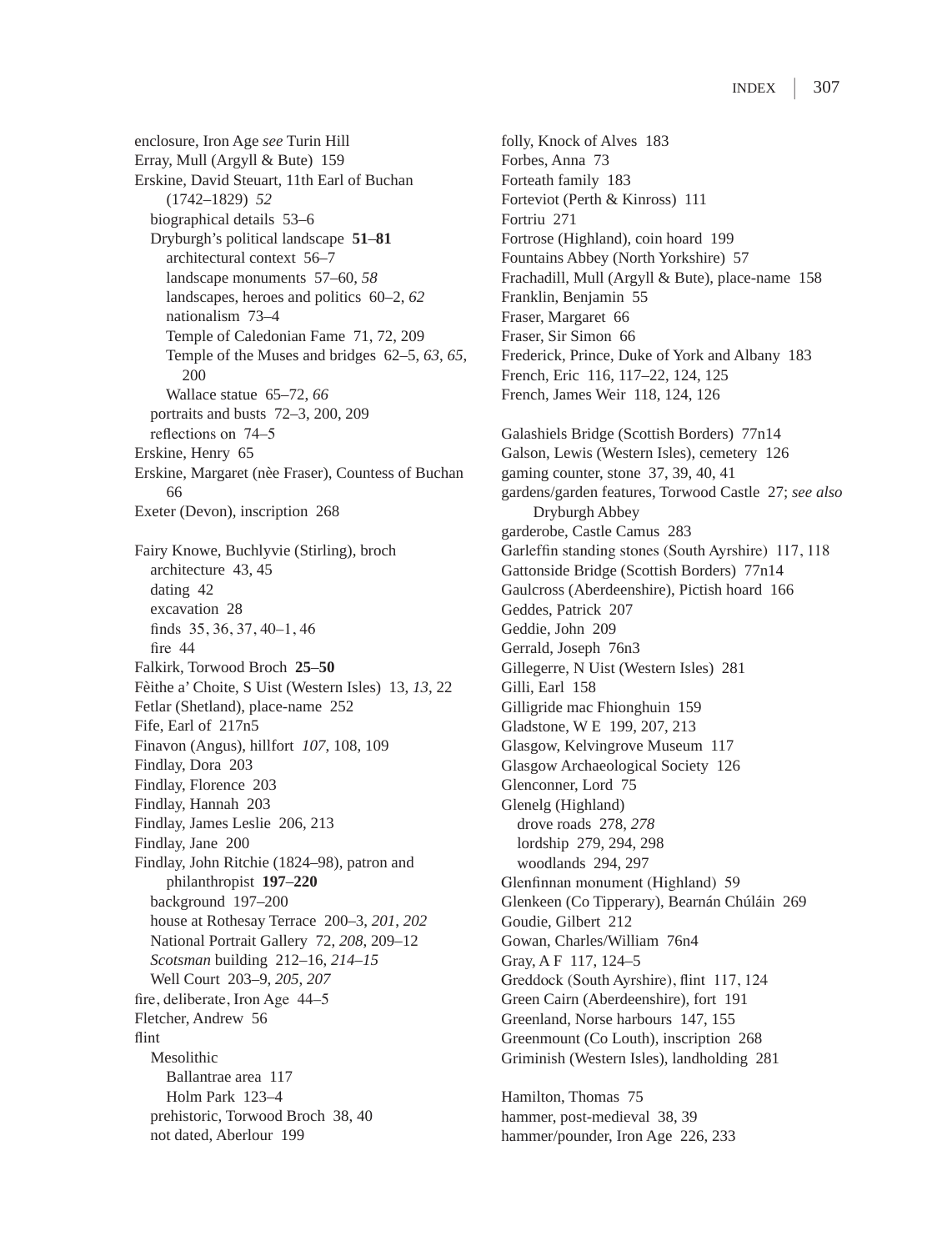hanging-bowl, silver *250*, 251 harbours, Norse **145**–**63** Harbours in the North Atlantic project 147 Hatton House (West Lothian) 200 Hay, Sir John 77n14 Hedeby (Denmark), harbour 146 Herder, J G 60–1 hide-rubbers 36, 40 Highland, Castle Camus **277**–**301** Hill of Barra (Aberdeenshire), hillfort 102 Hill of Christ's Kirk (Aberdeenshire), hillfort, excavations aims and methods 166 background and location 165, *166* dating evidence and discussion 188, 190–1, 193 excavation evidence 173–5, *175*, *176* Hill of Keir (Aberdeenshire), enclosures/ring-fort, excavations aims and methods 166 background and location 165, *166* dating evidence and discussion 188, 193 excavation evidence 172–3, *172*, *173*, *174* hillforts clusters and reuse 110–11 north-east Scotland, dating evidence **165**–**96** oblong forts 108–9 southern Scotland 42 *see also* Cnoc Cailliche; Doune of Relugas; Durn Hill; Hill of Christ's Kirk; Knock of Alves; Turin Hill Hilton of Cadboll (Highland), cross 251, 271 hoards *see* coin hoard; St Ninian's Isle Hogg, James 67 Holdbodi Hundason 158 Hole, William 211 Holm Park (South Ayrshire), early medieval burials **115**–**29** background and location 115–16, 117–19, *117* discussion 124–6 earlier accounts 116–17 excavations 119–22, *119*, *120*, *121* human bone 122–3 lithics 123–4 radiocarbon date 123, *123*, 124 shellfish 123 Howe of Cromar (Aberdeenshire) 224, 245 Howmore, S Uist (Western Isles) burial ground 297 landholding 281 waterways 11–13, *12*, *13*, 21 Hoyland, William 116, 117–22, 124, 125 human bone, Holm Park 116, 118, 119, 120–3

Hume, David 69, 211 Hume-Campbell, Hugh, 3rd Earl of Marchmont 57 Hume Castle (Scottish Borders) 57, 59 Hunter, John 211 Hunter, Doreen 27 Hurly Hawkin (Angus), broch 38, 43 hut structures, Turin Hill 98, 101-2, 109 Hutton, James 211

Igaliku (Greenland) 155 Inch Kenneth (Argyll & Bute), Norse presence 156 Iniskea North (Co Mayo), dye processing 125 inland waterways, Uist **7**–**24** Inner Farne (Northumberland), St Cuthbert's settlement 138 Inveraray Castle (Argyll & Bute) 56–7 Inverlochy, Battle of 292 Iona (Argyll & Bute) Norman MacLeod buried 293 Norse presence 156–7 Iron Age period Old Kinord **221**–**47** La Roundele, Berwick-upon-Tweed **131**–**44** Torwood Broch **25**–**50** Turin Hill **83**–**114** Iron Age–medieval period, enclosed sites in northeast Scotland, dating evidence **165**–**96** ironworking evidence, Torwood Broch 38, 40 James I 211, 280 James III 211 James IV 212 James V 211 James VI 211 James VII 60 Jedburgh Abbey (Scottish Borders) 134, 136, 137, 138–9 Jefferson, Thomas 55 John I 280 John of Lorn 294 Jones, Inigo 56, 73

Keir, William 77n14 Keir Hill of Gargunnock (Stirling), fort 42, 44, 45 Keith, Sir Arthur 122 Kildrummy Castle (Aberdeenshire) 138 Killearn (Stirling), monument 60 Kilmore, Skye (Highland), church 279, 281, 292–3 kiln, corn-drying 157 Kilnasaggart pillar (Co Armagh) 259 King, Mr 118 Kingsmeadows Bridge (Scottish Borders) 77n14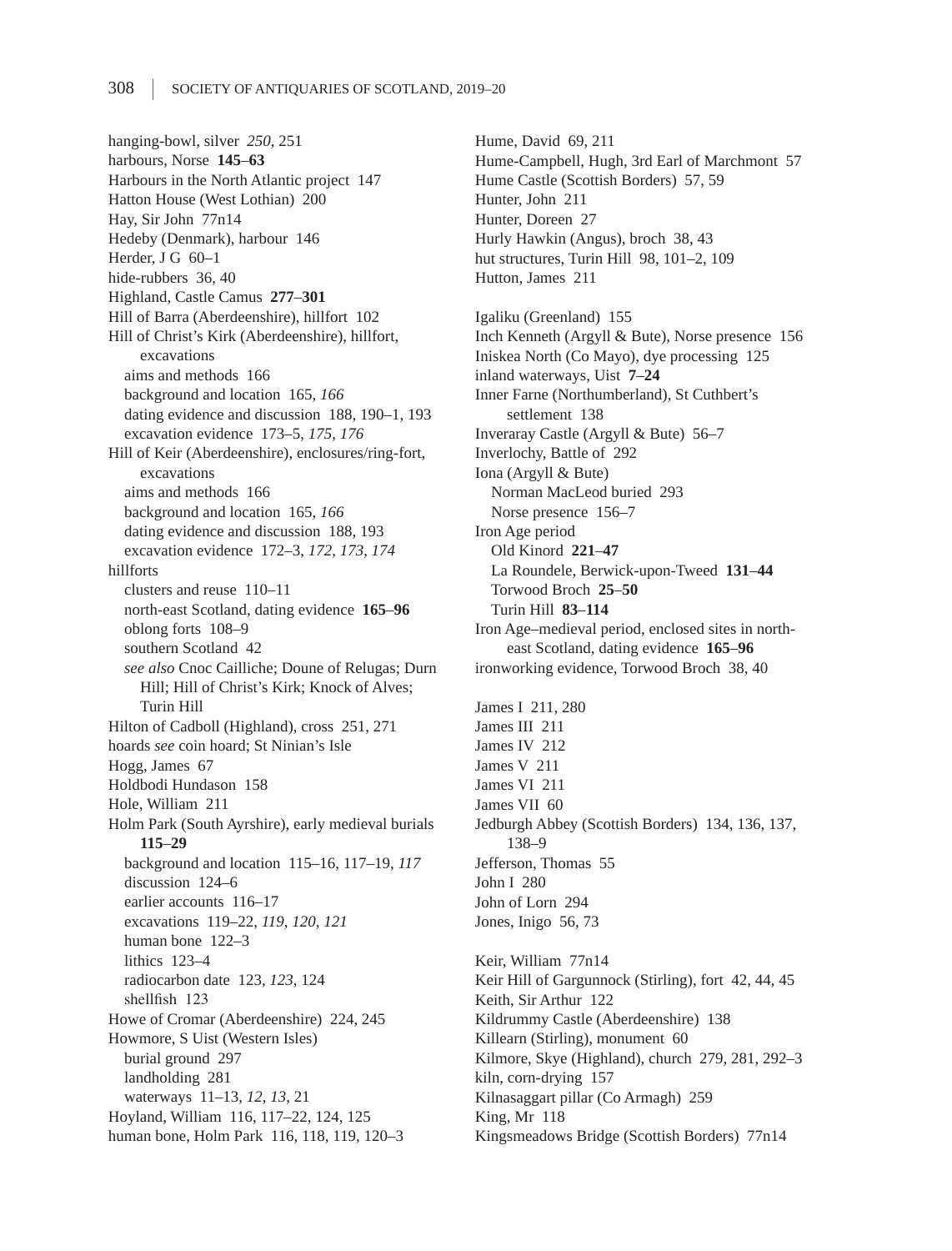Kinross House (Perth & Kinross) 61 Kintail (Highland), timber 297 Kintore (Aberdeenshire), roundhouses 224 Kirk Hill (South Ayrshire), cemetery 125 Kirkhill estate (Midlothian) 54–5 Kirkpatrick-Irongray (Dumfries & Galloway), monument 70 Kirkwall (Orkney), Earl's Palace 205 Knock of Alves (Moray), hillfort, excavations aims and methods 166 background and location 165, *166* dating evidence and discussion 189, *190*, 191, 192, 193 excavation evidence 183–6, *183*, *184*, *185* Knockargety Hill (Aberdeenshire), enclosure 190 Knockfarril (Highland), hillfort 108 Knox, John 62, 211 Knoydart (Highland) lordship 281 woodlands 294, 297 Kyle Rhea (Highland) 278, *278*

Lacaille, Armand Donald 126 Laig, Eigg (Highland), boat 147, 151 Laing, David 72, 200 lamp, stone 37 Langais, N Uist (Western Isles) 18 Largo (Fife), canal 21 Largs, Battle of 212 Lauriston Fire Station 212 Leacach How, S Uist (Western Isles) 11 Leckie (Stirling), broch excavation 28 finds 35, 37, 40–1 fire 44, 46 size 42, 43 Lemere, Harry Bedford 203 Leòd 294 Lephin, Mull (Argyll & Bute), comb 157 Lesley, John Bishop of of Ross 211 Leslie, Susan 203 Letham Grange (Angus), souterrain 38 Lethnot (Angus), inscription 258, *258 Liber Hymnorum* 265–6 lignite 38 Lindsay, David 211 Lismore (Argyll & Bute), crosier 269 Lithgow, Margaret 154 Litigan (Perth & Kinross), dun 109 Llangadwaladr (Anglesey), Catamanus Stone 261 Llanllwni (Carmarthenshire), inscription 258 Llantwit Major (Glamorganshire), inscriptions 262 Llawhaden (Pembrokeshire), hillforts 110 Loch a' Bharpa, N Uist (Western Isles) 18, *19* Loch a' Bhruga, S Uist (Western Isles) *20*, 21 Loch a' Bhuird, N Uist (Western Isles) 18, *18* Loch a' Phuirt-ruaidh, S Uist (Western Isles) 11 Loch Aineort, S Uist (Western Isles) 13, *14* Loch Altabrug, S Uist (Western Isles) 11, *12*, 20, 21 Loch an Eilein, S Uist (Western Isles) 11, 13, *13* Loch an Ligidh, S Uist (Western Isles) 11, *11* Loch an Taigh-sgoile, S Uist (Western Isles) 11, *13* Loch an Tairbeirt Stuadhaich, N Uist (Western Isles) 18, *18* Loch Bhornais, S Uist (Western Isles) 15, *16* Loch Bì, S Uist (Western Isles) 10–11, *10*, *11* Loch Boisdale, S Uist (Western Isles) 15 Loch Briste, S Uist (Western Isles) 21 Loch Bun an Ligidh, S Uist (Western Isles) 13, *13* Loch Croghearraidh, N Uist (Western Isles) 16 Loch Dalbrog, S Uist (Western Isles) 13–16, *16*, 21, 22 Loch Davan (Aberdeenshire), environmental sequence 223, 242–3 Loch Druidibeag, S Uist (Western Isles) 11, 13, *13* Loch Eilean a' Ghille-ruaidh, S Uist (Western Isles) 11, *13* Loch Eport, N Uist (Western Isles) 19 Loch Euphort, N Uist (Western Isles) 16, 17, *18* Loch Eynort, S Uist (Western Isles) 15 Loch Fada, S Uist (Western Isles) 11, *12*, 20, 21 Loch Groigearraidh, S Uist (Western Isles) 13 Loch na Cille, N Uist (Western Isles) 17 Loch na h-Airde, Skye (Highland), boat and canal 21, 148, 154, 156 Loch na Moracha, N Uist (Western Isles) 18, *19* Loch nam Fèithean, N Uist (Western Isles) 16–17, *17* Loch nan Eun, N Uist (Western Isles) 18, *19* Loch Obasarigh, N Uist (Western Isles) 16 Loch Olaidh an Iar (Ear), S Uist (Western Isles) 13, *14*, 15, 20–1, 22 Loch Phabeil, N Uist (Western Isles) 17, *17* Loch Rigarry, S Uist (Western Isles) 11 Loch Ròdhag, S Uist (Western Isles) 11, *12* Loch Sgadabhagh, N Uist (Western Isles) 17–18, *18* Loch Sgaraigh, N Uist (Western Isles) 16, *17* Loch Skiport, S Uist (Western Isles) 15 Loch Stadhlaigearraidh, S Uist (Western Isles) 13, *13* Loch Tarruinn an Eithir, N Uist (Western Isles) 17, 18, *18* Loch Toronais, S Uist (Western Isles) 15, *16*, 21 Lochaber (Highland), lordship 281 Lochalsh (Highland), lordship 279, 280, 296 Longbridge Deverill (Wiltshire), Cow Down 244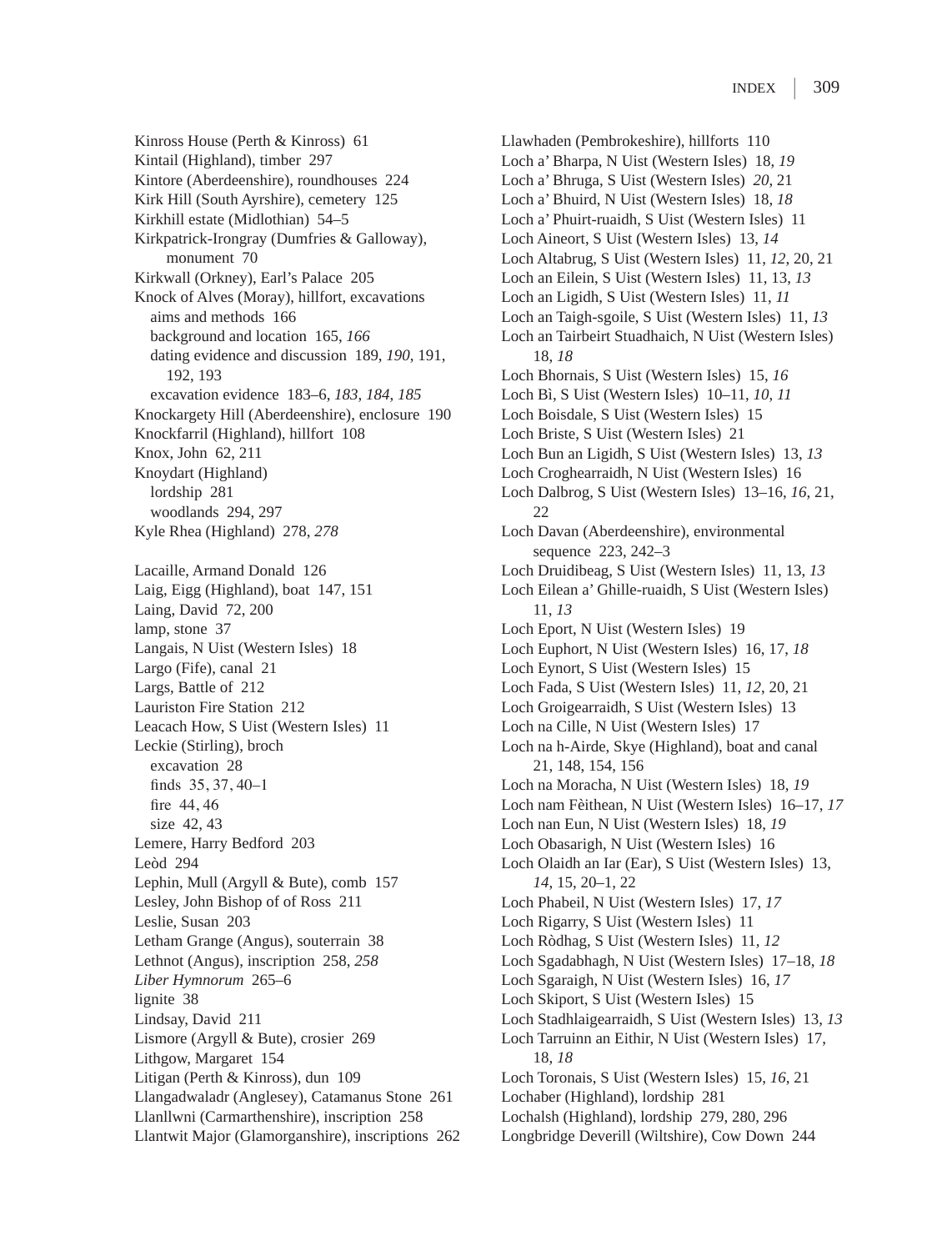longhouses 150, 157, 158 Lorimer, Robert 200, 205, 213 Lorn (Argyll & Bute), sheriffdom of 294 Lothian, Marquess of 212 Lough Derg (Co Tipperary), sword handle 269 Lunnasting (Shetland), ogham inscription 252–4 MacAskill clan 148–9, 159 Macdonald, James 212 MacDonald clan Alexander of the Isles 280 burial grounds *296* coast-watchers 159 conflict with MacLeod clan 281, 298 Donald Gorme de Slait 279 Donald 'Gromsone' 279, 297 Gillespie 279, 280, 290, 296 Hugh 279, 280, 281, 295–6 James Growemych 279, 292 John, 1st Lord of the Isles 158–9, 279, 280, 281 landholdings 279–80, 282, 294, *295*, 297–8 Reginald 280 Macdonald (McDonnel), Mr 13, 15 MacDougall, John, of Lorn 158–9 Mackay, Eneas J G 212 Mackenzie, M, map by 10, 15 Mackenzie clan 297 MacKie, E W 27, 28 MacKinnon clan 147, 151–4, 158–9, 160, *295*, 297 Maclagan, Christian 27 MacLean clan 159 Macleod, A 18–19 McLeod, Reginald 212 Macleod clan burial grounds *296* coast-watchers for 148–9, 159 dispute with Clan Donald 281, 298 landholdings 280, 294–5, *295*, 297 Malcolm 294 Norman (Tormod) 291, 293 William 280, 282, 291 MacMalcolm dynasty 211 MacNeil clan, burial grounds *296* MacRuari clan (Clanranald) Boisdale 15 burial grounds *296* Godfrey 279, 281 inland waterways 7, 15–16 landholdings 22, 280, 281, *295*, 297 Ranald 281 Maiden Castle (Aberdeenshire), dun 109, 193 Maiden Castle (Dorset), hillfort 108

Maitland, Lord Charles 200 Maitland, James, Earl of Lauderdale 78n31 Maitland, William of Lethington 211 Malcolm, Neil 75 Malcolm Canmore, King 210 Mann, Ludovic McLellan 115, 117–19, 120–2, 124, 126 Marchmont, 3rd Earl of *see* Hume-Campbell, Hugh Margam (Glamorganshire), inscriptions 262, 266 Margaret, Queen 210 Margarot, Maurice 76n3 Mary, Queen of Scots 61, 62, 211 Mary of Modena, Queen 211 Maryport (Cumbria), inscription 264 Matthew, John 200 Maxwell, Sir Herbert Eustace 212 medieval period Castle Camus **277**–**301** Holm Park burials **115**–**29** inland waterways **7**–**24** inscribed silver chape **249**–**76** *see also* Iron Age–medieval period Meigle (Perth & Kinross), cross-slab 254 Meikle Kinord (Aberdeenshire), settlement site 225–6 Melgum Lodge (Aberdeenshire), settlement site 225 Melville Castle (Midlothian) 57 Mercia 251, 269, 271 Merthyr Mawr (Glamorganshire), inscription 262 metalworking evidence, Iron Age 36, 40, 41 *Mhir Gurimen* 297 Millar, H R 206 Millington (East Yorkshire), 'temple' 139 Mingary, Mull (Argyll & Bute), fort 157–8 Minto, Walter 56 Mishnish, Mull (Argyll & Bute) 158, 159 Mitchell, Sir Arthur 200, 212 Mitchell, A G Sydney 197, 200–3, 204, 206, 207–9 Mither Tap (Aberdeenshire), fort *190*, 192 Moidart (Highland) lordship 281 woodlands 294 Moniaive (Dumfries & Galloway), memorial 60 Montfode (North Ayrshire), cemetery 125 Montrose, Marquis of 72 Moore, John Carrick 116 Mòr, Donald, Lord of the Isles 159 Mòr, John 159 Morar (Highland), lordship 281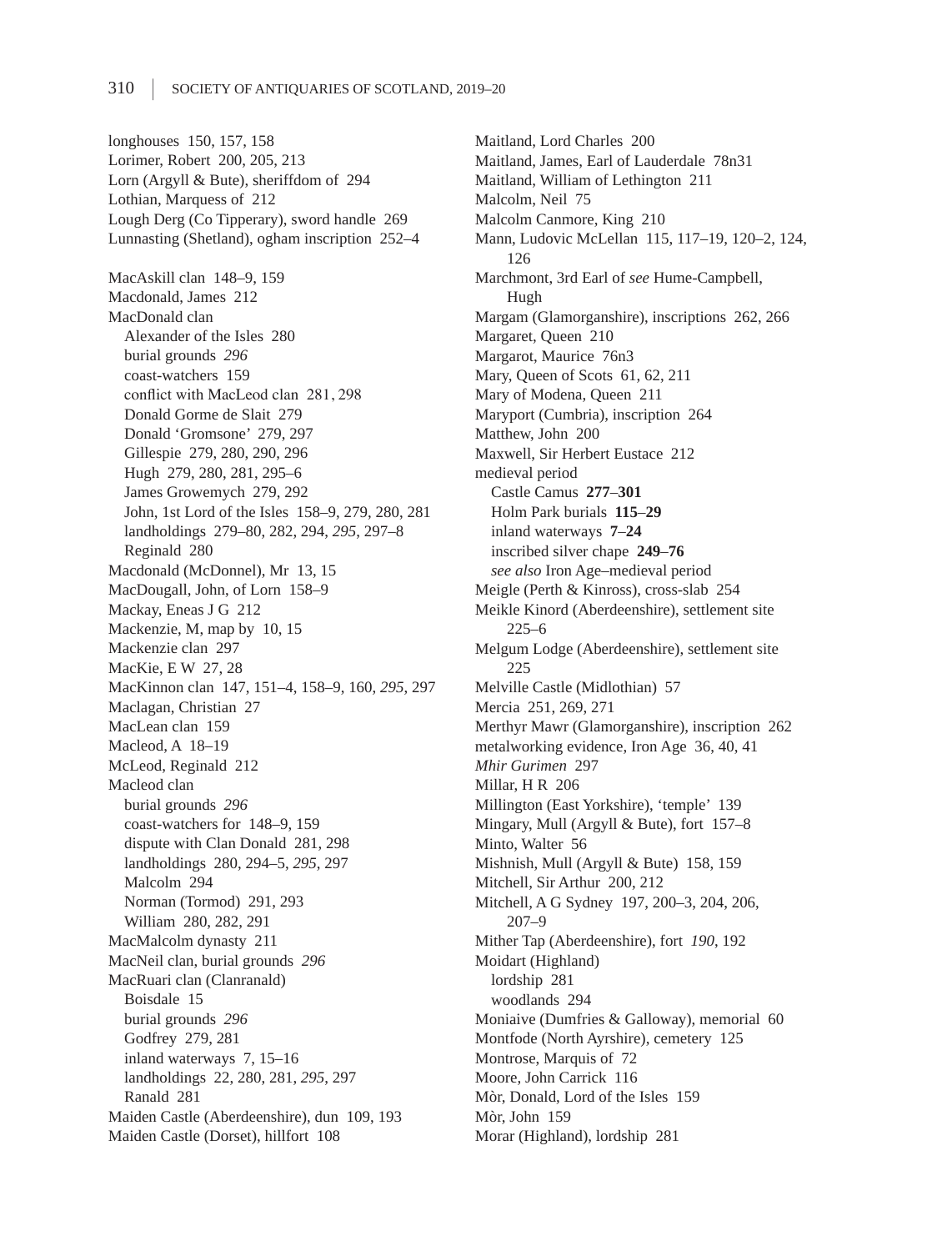Moray, earldom of 294 Moray, enclosed sites dating **165**–**6**, **180**–**93** Mornish, Mull (Argyll & Bute), place-name 158 Morrison, Alex 116 mortar, Castle Camus 282–3, 285–9, *287*, 290 mortars, stone, Torwood Broch *34*, 35, 36, 39, 42 Morton family 200 Morvern (Highland) lordship 281 Norse settlement 159 Morville, Hugh de, Constable of Scotland 57 Mote Hill (Stirling), fort 42, 44 Mount Stuart (Argyll & Bute) 200, 210 mounts, silver *250*, 251 Muir O'Fauld (Perth & Kinross), signal station 138 Muirhead, Revd Ian 117, 124, 125 Mull (Argyll & Bute) Norse settlement 156–9, *157* sea levels 155 *see also* Dun Ara Munro, Robert 212, 221 Murray, Robert 67, 70 Napier, John 56 Napier of Merchiston 211 Nasmyth, Alexander 65 Nechtan 254, 269 Nelson, Horatio, monument 62, 68 New Kinord (Aberdeenshire), survey background and location 221–2, *222* discussion 243, 244 research design 223–6, *224* souterrain 240 survey 226–8 Newhailes (East Lothian), monument 59 Newlands (Scottish Borders), bridge 77n14 Newstead (Scottish Borders), Roman fort 140 Newton, Sir Isaac 56, 76n4 Nicolson family 294 Nigg (Highland), sculpture 271 Ninian, St 251 Norse period, Dun Ara, Mull **145**–**63** North Berwick (East Lothian), memorial 60 North Uist (Western Isles) inland waterways 16–19, *17*, *18*, *19*, 22 lordship 281, 297 Northern Picts Project 165

Oban a' Chlachain, N Uist (Western Isles) 19 Oban Sponish, N Uist (Western Isles) 17, 18, *18* obituary, Harry Aubrey Woodruff Burl **1**–**5**

ogham inscriptions, Shetland 249, 252–4 Ogston, Sir Alexander 221, 228, 234 Old Kinord (Aberdeenshire), survey and excavation **221**–**47** background and location 221–3, *222* dating 241–3, *242* discussion 243–5 research design 223–6, *223*, *225* roundhouses, relationship with souterrains 241 roundhouses, structural sequence *227*, 228–33, *229*, *231–2* souterrains 233–41, *235*, *236*, *237*, *239* survey 226–8, *227 Oleaclauis* 132 Onuist son of Uurguist, King 251 Oppdal (Norway), shrine mount 254 *Orkneyinga Saga* 158 Ormacleit, S Uist (Western Isles) 20–1 Oronsay, N Uist (Western Isles) 281 Orwell, George 62 Pabbay Castle, Harris (Western Isles) 293 Paine, Thomas 77n16 Papil (Shetland), church site 249, 270 Parkyns, George 56 Paterson, Robert 60 Paton, Sir Joseph Noel 210, 212 Patrick, R W Cochrane 212 Peabody, George 204 Peddie and Kinnear 199 Peebles (Scottish Borders), inscription 254 pendants shale 38, 39, 40, 41 stone 37, 39, 40 pigments 36; *see also* dye extraction sites Pinkerton, John 72, 209 Pitcur (Perth & Kinross), souterrain 38 place-names, Mull 158 Playfair, James 57 Playfair, William 73, 199 Poltalloch House (Argyll & Bute) 75 Pont, Timothy, maps by 9, 21 Port Chill Bhraonain, Mull (Argyll & Bute), mounds 157 Port Langamull, Mull (Argyll & Bute) Norse activity 158, 159 place-name 158 Portmahomack, Tarbat (Highland), monastery 262, 269, 271 post-medieval period Earl of Buchan's political landscape **51**–**81** John Ritchie Findlay **197**–**220**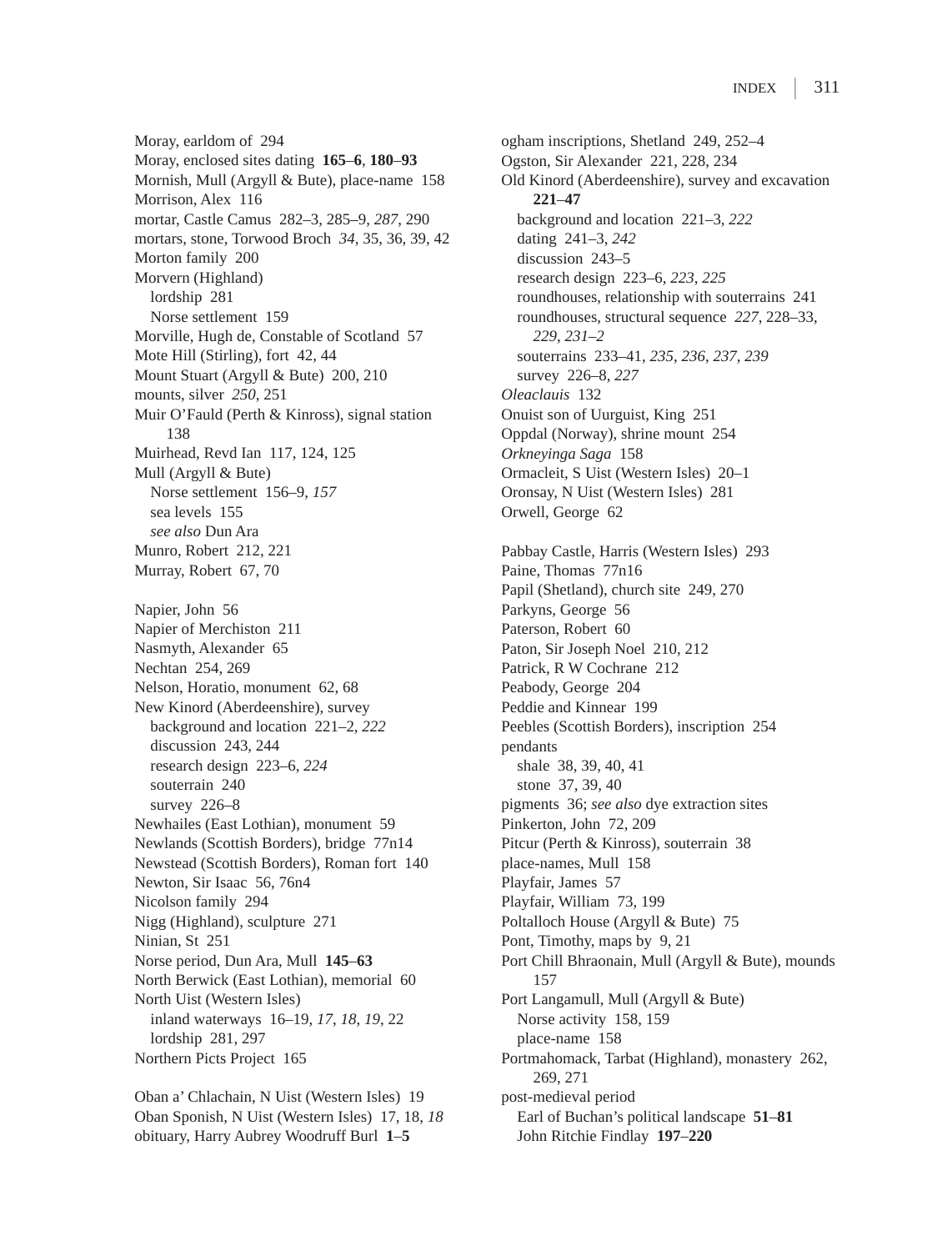pottery prehistoric, Torwood Broch 37 medieval, Torwood Broch 37–8, 39 Norse 157 pounder *see* hammer/pounder promontory fort *see* Crathie Point quartz 233 Queen's View (Perth & Kinross), dun 109 querns, rotary Old Kinord 226, 233, 234, *234* Torwood Broch 36, 37 Quincey, de, Thomas 200 Quinish, Mull (Argyll & Bute), place-name 158 radiocarbon dates Castle Camus 289, 290–1, *292*, *293* enclosed sites in north-east Scotland 187–93 Holm Park 123, *123*, 124 Old Kinord 241–3, *242* Rob's Reed Fort 88, 89 Torwood Broch 33, 35 Turin Hill 88, 89 Rams Hill (Oxfordshire), hillfort 108 Ramsay, Allan 72–3 Randolph, Thomas 294 Ravenna Cosmography 132 Reid, Sir George 203 Renton (West Dunbartonshire), monument 64 Renwick, James 60 Resad 263–5, 266, 267, 270, 271 Ressatus 263–4 Reynolds, Sir Joshua 74 Rhind, Birnie 211 Richardson, Adam B 212 ring-forts *see* Barmkyn of North Keig; Hill of Keir Ritchie, John 197 Robert I 59, 60, 211, 280, 294 Robert of Dunbar 136 Robertson, Archibald 56 Robertson, William 69 Rob's Reed Fort (Angus), dun discussion 109–10, 111 fieldwork 84 radiocarbon dates 88, 89 survey 98–100, *99*, *100*, *101*, *102* Rochead, John T 72, 217n49 rock art, near Torwood Broch *40*, 41–2, *41*; *see also* cup and ring-marked stones; sculpture Rodel, Harris (Western Isles), burial ground 297 Roe Glas, S Uist (Western Isles) 15, *16* Rollright Stones (Oxfordshire) *1*

Romancamp Gate (Moray), roundhouses 224, 244 Rosebery, Lord 197, 213, 217n32 Ross, earldom of 279, 280, 282 roundhouses, Iron Age New Kinord 221, 223–4, *224*, 228, 243, 244 Old Kinord 221, *223*, *225* dating 241–3, *242* discussion 243–4 relationship with souterrains 241 research design 223–4, 226 structural sequence *227*, 228–33, *229*, *231–2 see also* Atlantic Roundhouses; hut structures Rubh' an Dùnain, Skye (Highland), harbour 147, 148–9, 150, 151, 154–6 Rum (Rhum) (Highland), lordship 281 Ruskin, John 210 Ruthwell (Dumfries & Galloway), Brow Well 76n11 St Andrews (Fife), 'sarcophagus' 254, 268 St Bride's Major (Glamorganshire), inscription 262 St Kilda (Western Isles), lordship 281 St Ninian's Isle hoard (Shetland), inscribed silver chape **249**–**76** background and findspot 249–51, *250* dating 261 description *252*, *253*, 254–6 implications for literacy and place of manufacture 268–71 inscription compared 268 language in pre-Norse Shetland 251–4 reading and interpretation 261–8 script 256–61, *257*, *258*, *259*, *260*, *261* St Patrick's Bell 258 salt production, Berwick-upon-Tweed 140 Sand, N Uist (Western Isles), burial ground 297 Scalloway (Shetland), metalwork 268, 270 Scolpaig, N Uist (Western Isles), landholding 281 *The Scotsman* 197–99, *198*, 204, 212–16, *214–15* Scott, Sir George Gilbert 210 Scott, Sir Walter Abbotsford 51, 57, 62 *Old Mortality* 60 traditional architecture promoted by 209 and Union 66, 70, 71–2, 74, 75 Scottish Borders, Dryburgh Abbey's political landscape **51**–**81** Scottish History Society 199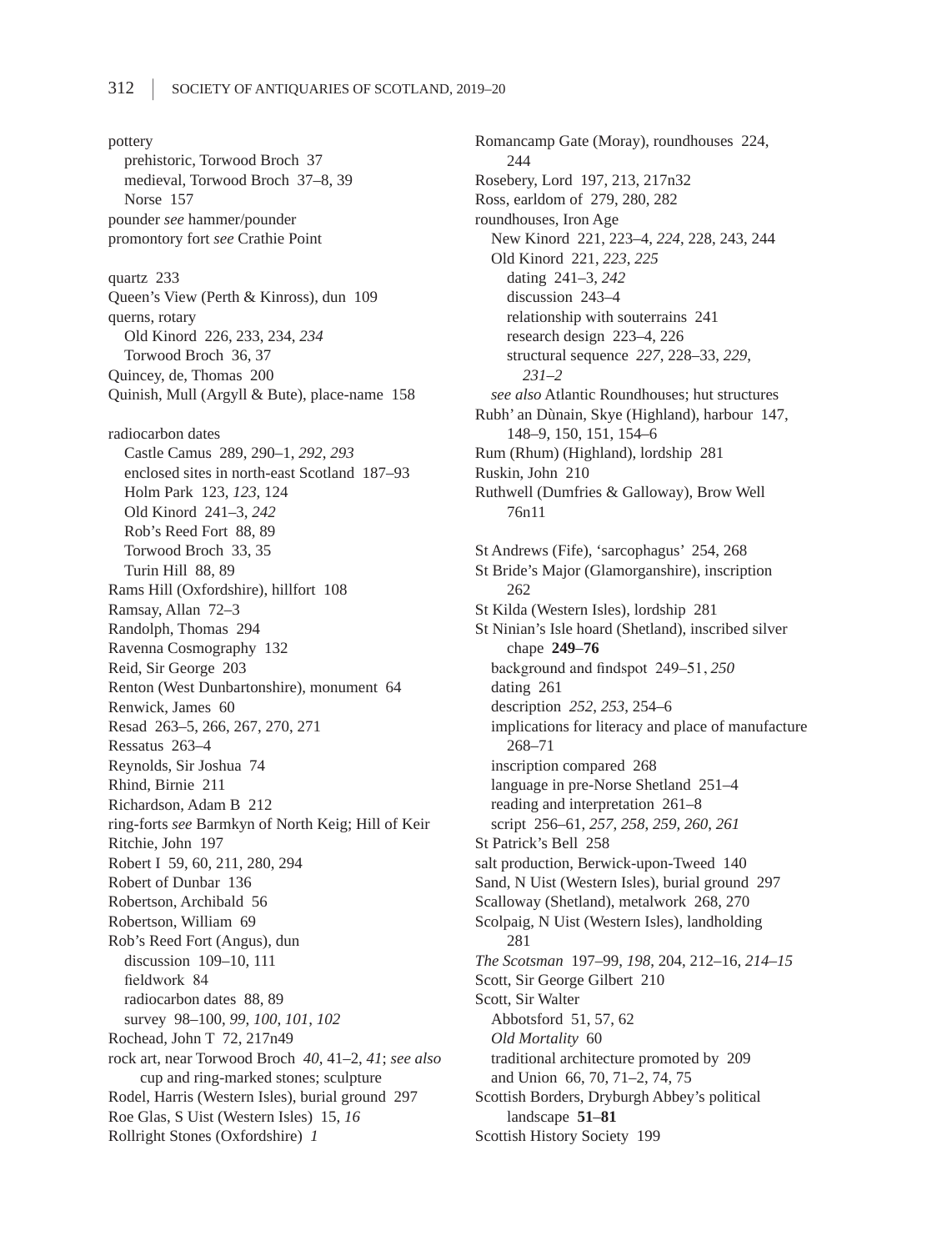Scottish Medieval Castles and Chapels C14 Project 277 sculpture Howe of Cromar 224 St Ninian's Isle 249 *see also* cup and ring-marked stones; rock art Shakespeare, William 62, 64 Shandwick (Highland), sculpture 271 shell middens Mesolithic 126 early medieval 125–6 shellfish, Holm Park 116, 119, 122, 123, 125 Shetland, St Ninian's Isle silver chape **249**–**76** signal stations, Roman 138 Sigurd II 'the Stout', Earl of Orkney 158 Sinclair, Sir John 55 *Siol Ghoraidh* 279–81, 294 *Siol Tormod* 293 *Siol Torquil* 293 Sittingbourne (Kent), inscription 268 Skuldelev (Denmark), boats 156 Skye (Highland) Castle Camus **277**–**301** lordship of 294 Norse harbour 147, 148–9, 150, 151, 154–6 slag Old Kinord 226 Torwood Broch 38, 40 Slater, James 204 slavery 55, 75 Sleat, Skye (Highland) location 278, *278* lordship 279–81, 282, 290, 292, 294–8 Slezer, John 200 Small's Reef (Pembrokeshire), sword-guard 269 Smith, Adam 211 Smith, George 57 Smith, Master James 70 Smith, John (of Dalry) 116 Smiths of Darnick 64, 68, 77n14 John 64, 67, 68 Smollett, Tobias 64 soapstone 39, 41 Society of Antiquaries of Scotland Buchan, Earl of 53, 72, 74, 209 development of 126 Findlay, John Ritchie 199–200, 209, 212 Society for Improving the Condition of the Poor 199 Somerled 159 souterrains destruction 44, 45 Meikle Kinord 225–6

souterrains (*cont*) New Kinord 221, 240, 244 Old Kinord 221, *223*, *225* dating 241–3, *242* discussion 244–5 excavation 233–41, *235*, *236*, *237*, *239* research design 226 reuse of earlier material 38, 43–4 West Knockenzie 225 South Ayrshire, Holm Park, early medieval burials **115**–**29** South Queensferry (Edinburgh), Hawes Inn 217n32 South Uist (Western Isles) inland waterways **7**–**24** background 7–9, *8* connectivity 19–21, *20* discussion 22–23 evidence 10–16, *10*, *11*, *12*, *13*, *14*, *16* vessels 21–2 lordship 281 Norse settlements 145, 155, 157 Southesk, Earl of 204 spindle whorl, stone 36–7, 40, 41 spoon, silver *250*, 251 Springmount Bog (Co Antrim), wax tablet 259–60, *261* Spurcio 264 Spusscio 263–4 Sron na h-Aire, Mull (Argyll & Bute) 151 Stair, Lord 211 steatite 37, 40 Steell, John 73 Stevenson, D W 72, 210 Stevenson, Robert 209 Stewart, James, 1st Earl of Moray 211 Stirling Bridge, Battle of 212 Stobo Castle (Scottish Borders) 76n4 stone, worked, Torwood Broch *31*, *34*, 36–7, 38–9, 40, 41 stone circles Croftmoraig 245 Howe of Cromar 224 Stourhead (Wiltshire), Alfred's Tower 68 Stowe House (Buckinghamshire), monument 59 *Stowe Missal* 265 Stowford (Devon), inscription 259 Strath, Skye (Highland), landholding 151–4, 279, 297 Strathmore, Pictish kingdom of 83–4 Strawberry Hill (G London) 53, 57 Suidheacha-sealg, N Uist (Western Isles) 18, *18* Sunart (Highland), lordship 281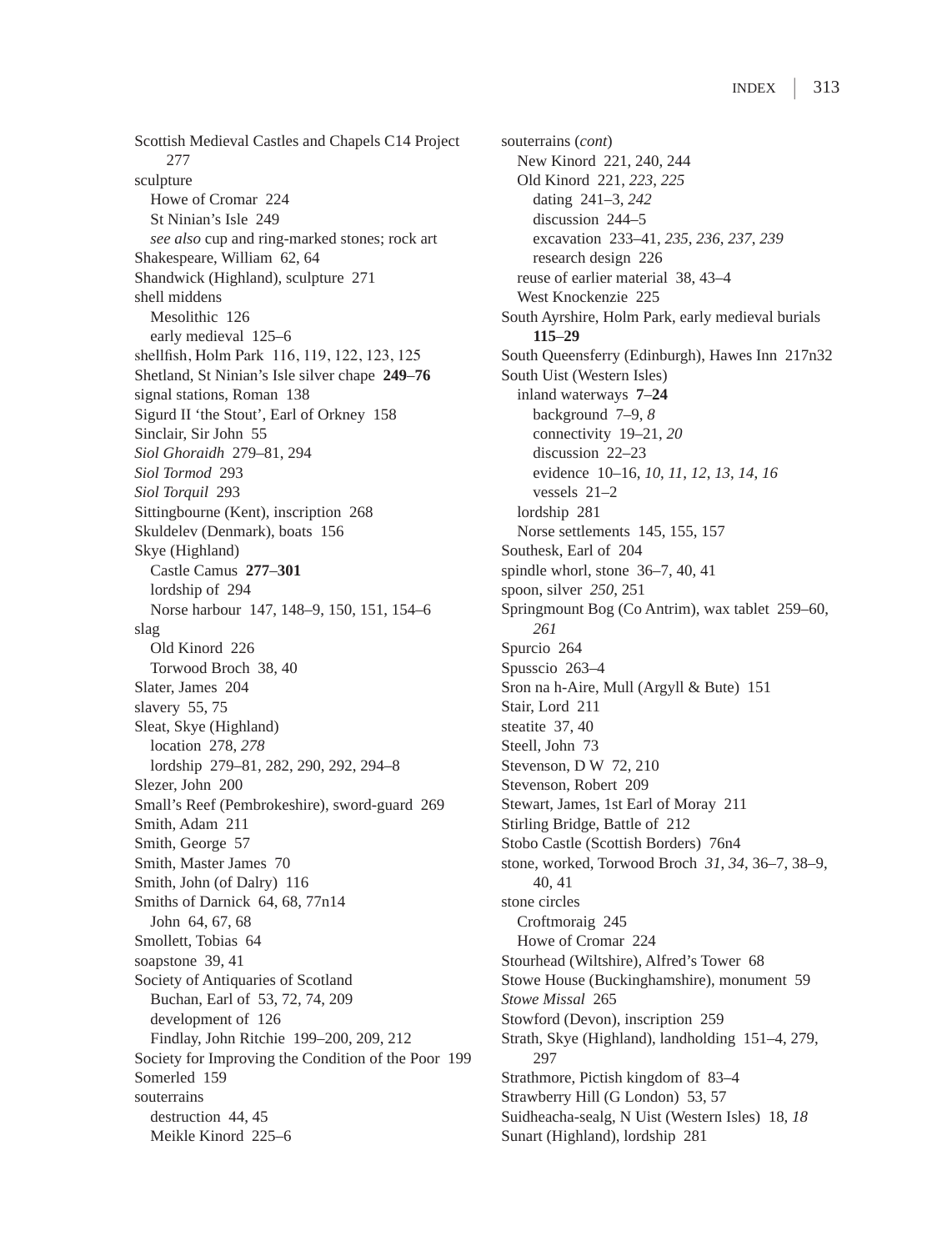Sunipol, Mull (Argyll & Bute), place-name 158 Susso 263 Svein Asleifarson 158 sword chape, silver *see* St Ninian's Isle, inscribed silver chape sword pommel, silver *250*, 251 Swordle Bay (Highland), boat burial 145 Tap o' Noth (Aberdeenshire), hillfort 108, 191 Taplow (Buckinghamshire), hillfort 108 Tara (Co Meath) 111 *Tarbert*, place-name 10–11 Tealing (Angus), souterrain 38 Tech Conan 269 Temple, Richard, Viscount Cobham 59 Thomson, James 55–6, 62–4, 67, 74 Thrapston (Northamptonshire), hillfort 108 timber, availability of 294, 295–7 Tiree (Argyll & Bute) harbours, Norse 147–8, 151 Norse presence 158, 159 sea levels 155 Tombreck (Perth & Kinross), dun 109 Torwood Broch (Falkirk), reassessment **25**–**50** background and location 25–8, *26* discussion 42–7 excavation 33–5, *33* finds *31*, *34*, 35–41 survey 28–33, *29–30* Torwood Castle (Falkirk) 27 Torwoodlee (Scottish Borders), broch *138*, 139, 140 Traprain Law (East Lothian), hillfort 103–104, 110 Traquair, Phoebe 218n60 Treshnish, Mull (Argyll & Bute) 151, 158, 159 Trevor-Roper, Hugh, Lord Dacre 68, 70, 73 Tudor, Margaret 212 turf, use of 243 Turin Hill (Angus), Iron Age enclosure complex **83**–**114** background and location 83–5, *84*, *85* discussion 100–11 survey of duns 92–8, *92*, *93*, *94*, *95*, *96*, *97* survey of hillforts 86–92, *86*, *87–8*, *90*, *91* survey of other earthworks and features 98 Turner, William 116, 212 Tweed valley 131–2, 139–40 Uist, lord of 280, 281; *see also* North Uist; South Uist Ulpius Enubico 263–4

Unst (Shetland), place-name 252 Urquhart Castle (Highland) 280 Vaynor (Breconshire), inscription 262 Victoria, Queen 212 Walesland Rath (Pembrokeshire), roundhouses 244 Walker, Mr 116, 118, 125 Walker, Helen 70 Walker, John 290 Wallace, Sir William Abbey Craig monument 72, 209–10 Battle of Stirling Bridge 212 biographer 211 Dryburgh monument 53, 59, 60, 65–72, *66*, 73, 74, 75 oak tree 55 statue in Edinburgh 211 Wallstale (Stirling), dun 44, 45 Walpole, Horace 53, 57 Wareham (Dorset), inscription 259 Washington, George 55, 56 Waterlow, Sir Sidney 204 Watt, James 211 Waulkmill (Aberdeenshire), burials 224–5, 226, 241, 243 wax tablets 259–260 'Waynlis', N Uist (Western Isles) 281 West Burra (Shetland) 249 West Knockenzie (Aberdeenshire), souterrain 225 Wester Tulloch (Moray), enclosure, excavations aims and methods 166 background and location 165, *166* dating evidence and discussion 189, 193 excavation evidence 186, *186*, *187* Western Isles, inland waterways **7**–**24** Westminster (London), inscription 268 whelks (*Nucella lapillus*) 123, 125 White Castle (East Lothian), hillfort 102 White Caterthun (Angus), hillfort 104, *105*, 110 Whiteness (Shetland), ogham inscription 252–3 Whithorn (Dumfries & Galloway) Latinus stone 272n14 Peter stone 258, *259* Whittet, James 77n27 Whitworth, Robert 55 Wick (Glamorganshire), inscription 262 Wilkins, William 70 Windsor Great Park (Berkshire), Culloden Pillar 59